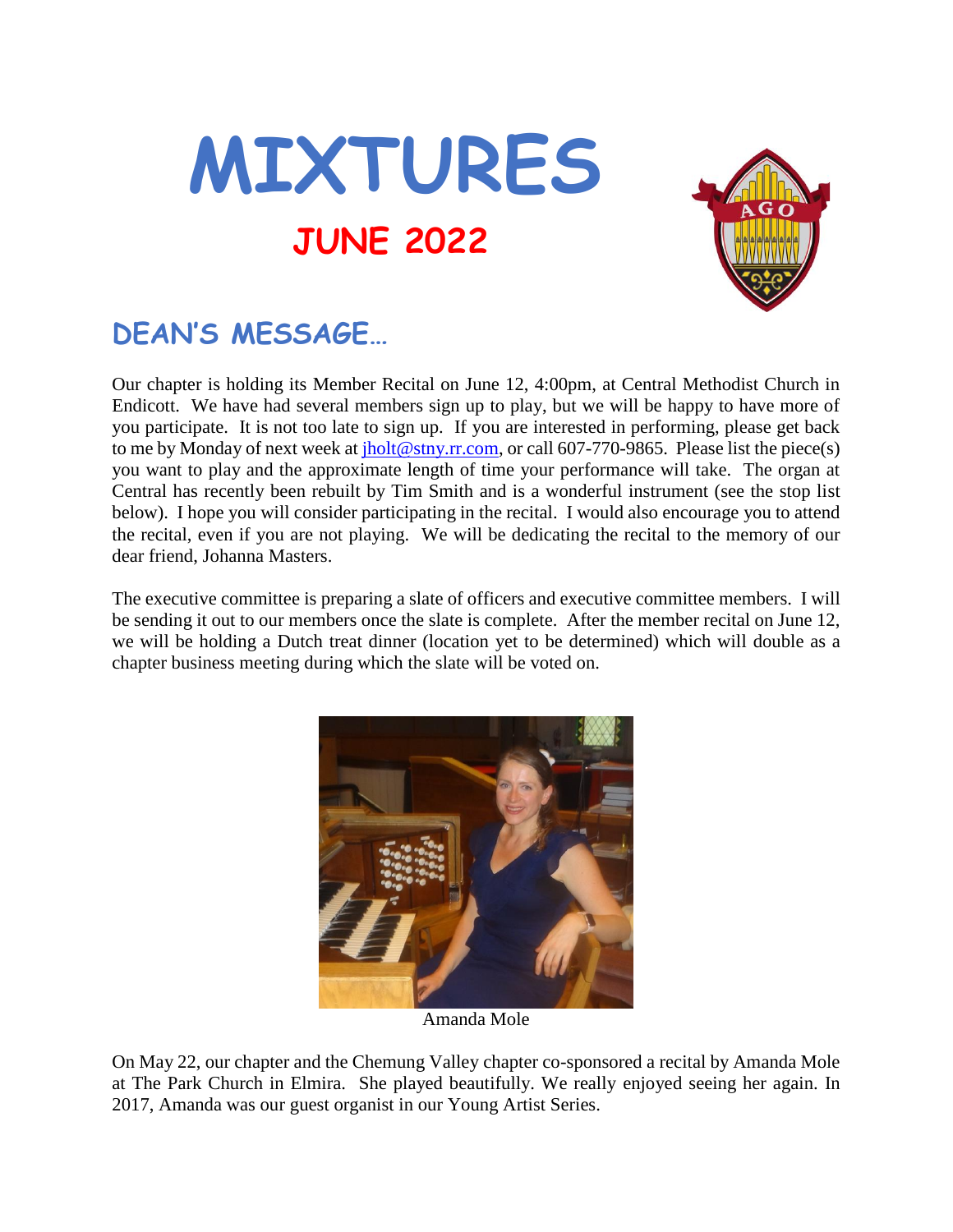Since then, Amanda has been represented by Karen McFarlane Artists, and is now the Principal Organist and Assistant Director of Music at St. Joseph's Catholic Cathedral in Columbus, Ohio, which has one of the finest organs in the country. (Fritts 2006, III/100 "Big Red")

We are tentatively planning an organ crawl in Binghamton in August. I will get back to you with the details once they are finalized.

Happy Summer! John

# **A NOTE OF SADNESS...**

The Binghamton AGO mourns the loss of Johanna Masters. Johanna was a wonderfully talented lady, who made many contributions to the Chapter, as an organist for her Church and an officer on the Executive Board.

Here is a different side of her musical talents: <https://youtu.be/f-58g0-YFys> We send our heartfelt condolences to Tim, all of Johanna's family and her AGO friends.



Tim Masters of Brackney PA would like to re-home Johanna's beautiful 1938 Wicks pipe organ, selling it to the highest bidder or giving it away if no bids are received. It fits under a standard 8-foot ceiling. For full specs and a short demo video, please go to: TimothyMasters.info and click the last link, "Wicks pipe organ"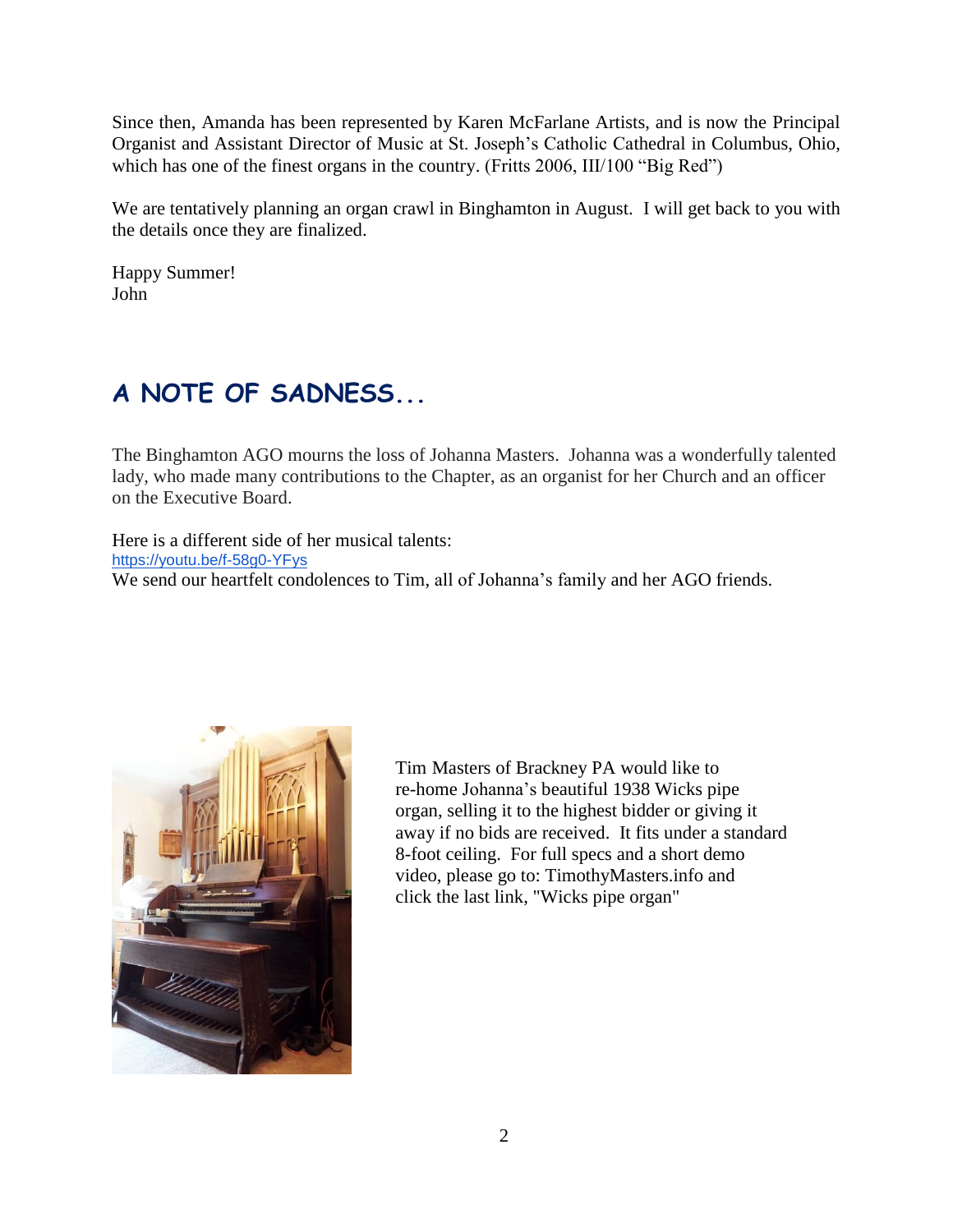### **FROM THE REGISTRAR...**

On May  $1<sup>st</sup>$  our chapter had a paid membership of 70 – I believe a record high. We also have 50 members with a renewal date due  $6/30/22$ . Good news – as of  $5/28/22$ , 38% have renewed with 11 renewing online via credit card and 8 via mailed check to me. Again, may I encourage you to renew early if you are mailing a check. And, whether by check or online (preferred), Bob & I appreciate your willingness to be quick to renew!

Richard

### **Your Editor's Message...**

The other day a friend and I were comparing our thoughts about "this time of year." We both noted the early morning time, sitting with a cup of coffee outside on a porch. The sights, smells and sounds of Spring and early Summer are all around us now. I have a robin's nest on the front porch beam with at least one baby stretching it's neck out to be fed. The red wing blackbirds are singing away, with the cardinals and finches adding their chirps and whistles. The smell of the purple aster, iris, wild roses, and a hint of honeysuckle is delightful, but the coffee, even better! LOL. The chipmunks come around and chirp, scolding the cat, as he walks through the flowers to get to his favorite catnip plant.

With all this activity one can briefly escape the noise of cars, trucks, and motorcycles, and the "toils of this old world." Prayers come easily in this setting.

This is Nature's choir at my house. It reminds me that at St. Paul's, the Choir season is about to end and making music each week to serve The Lord will take on a different tone for the summer months. It makes me consider Memorial Day, the special time to reflect on our valiant men and women who made the ultimate sacrifice for our Country. We also remember our own friends and loved ones, who are in Heaven, especially those who have departed most recently.

The cup of coffee, Nature's choir, birds flitting about and the whiff of purple iris, start the day as perfectly as anyone can imagine. I hope you take time for yourself each day, whether it's a cup of coffee on your porch or in the comfort of your home, to thank God for our blessings and appreciate the beautiful world in which we live.

Cheerfully,

Your Editor, Patti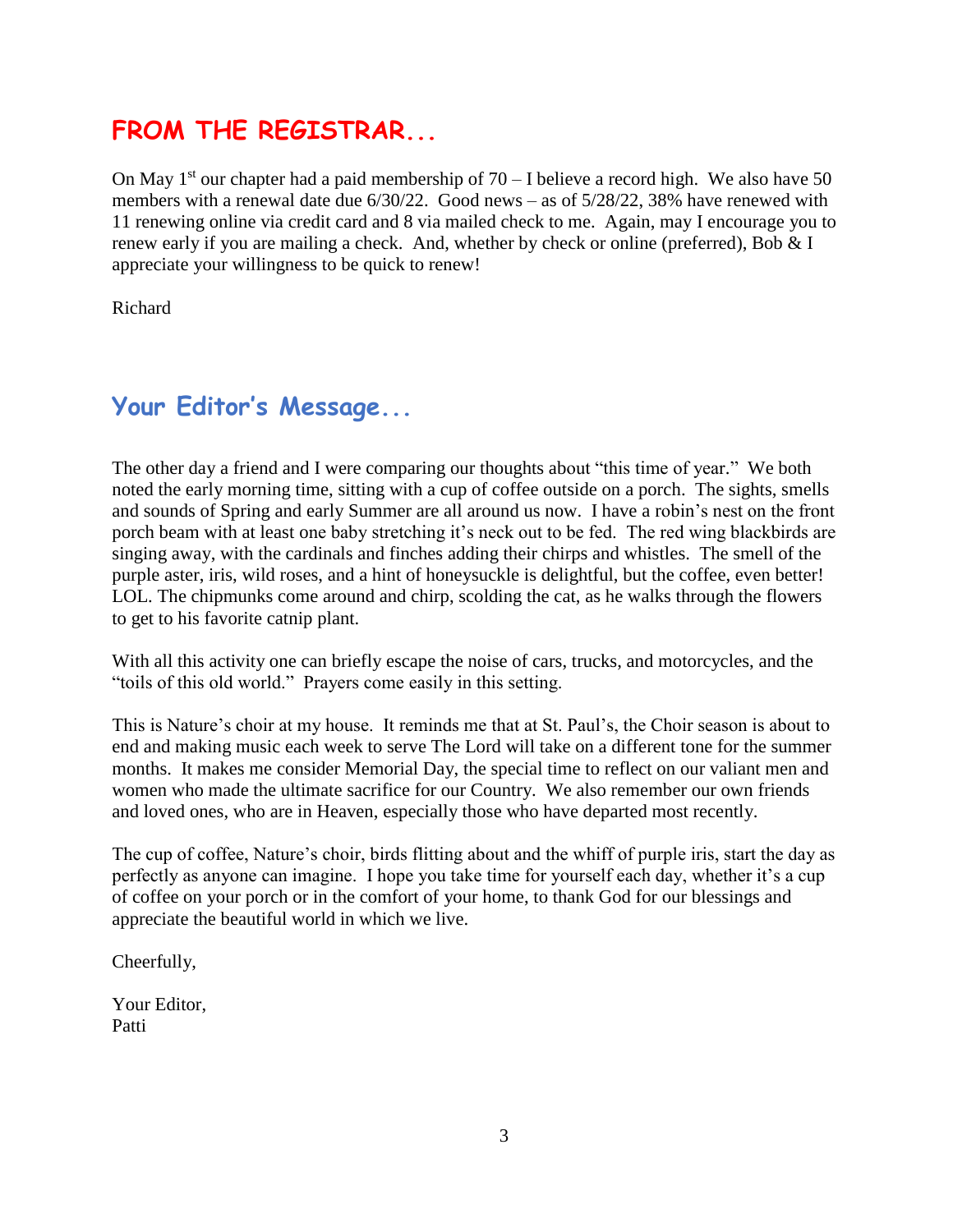### **UPCOMING EVENTS...**

**Sunday, June 12 at 4:00 pm**: Members Recital to be held at Central United Methodist Church in Endicott. See the Dean's Message to sign up and the stop list for the organ is at the end of Mixtures.

## **THIS NEVER GETS OLD>>>LOL**

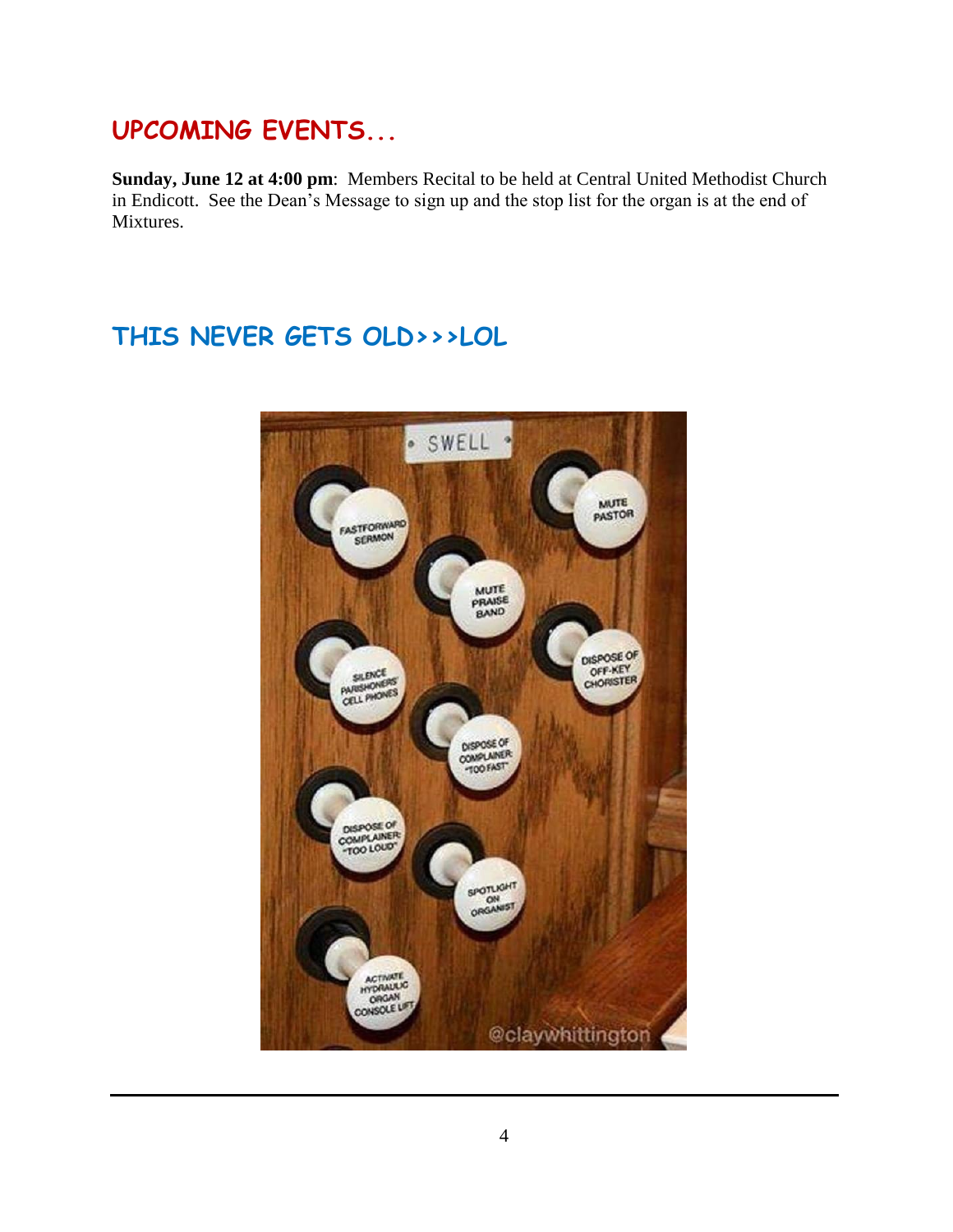### **STOP LIST FOR CENTRAL METHODIST ORGAN**

#### **SPECIFICATIONS**

#### **Great**

| 16             | Gedackt        | Swell           |
|----------------|----------------|-----------------|
| 8              | Principal      | 61 m            |
| 8              | Open Flute     | 61 w            |
| 8              | Gemshorn       | 61 m            |
| $\overline{4}$ | Octave         | 61 m            |
| 4              | Harmonic Flute | 61 m            |
| 22/3           | Twelfth        | 61 m            |
| $\overline{2}$ | Fifteenth      | 61 m            |
| 11/3           | Mixture III    | $147 \text{ m}$ |
| 8              | Trumpet        | 61 r            |
| 8              | <b>Bassoon</b> | Swell           |
|                | Chimes         |                 |
|                |                |                 |

#### **Swell**

| 16             | Gedackt               | 61 w            |
|----------------|-----------------------|-----------------|
| 8              | Geigen                | 61 m            |
| 8              | Gedackt               | 12 w            |
| 8              | Gamba                 | 61 m            |
| 8              | Gamba Celeste         | 49 m            |
| $\overline{4}$ | Principal             | 61 m            |
| $\overline{4}$ | <b>Triangle Flute</b> | 61 w            |
| $\overline{2}$ | Flautino              | 61 m            |
| $\mathbf{1}$   | Mixture III           | $163 \text{ m}$ |
| 16             | <b>Bassoon</b>        | 61r             |
| 8              | Trumpet               | 61 r            |
| 8              | Oboe                  | 61 r            |
| 4              | Clarion               | 24r             |
|                | Tremolo               |                 |

#### **Choir**

| 8              | Viola         | 61 m  |
|----------------|---------------|-------|
| 8              | Melodia       | 61 w  |
| 8              | Dulciana      | 61 m  |
| 8              | Unda Maris    | 49 m  |
| $\overline{4}$ | Flute d'Amour | 61 m  |
|                | $22/3$ Nasard | 61 m  |
| $\overline{2}$ | Piccolo       | 61 m  |
| 13/5           | Tierce        | 61 m  |
| 8              | Cor Anglais   | 61 r  |
| 8              | Trumpet       | Great |
|                |               |       |